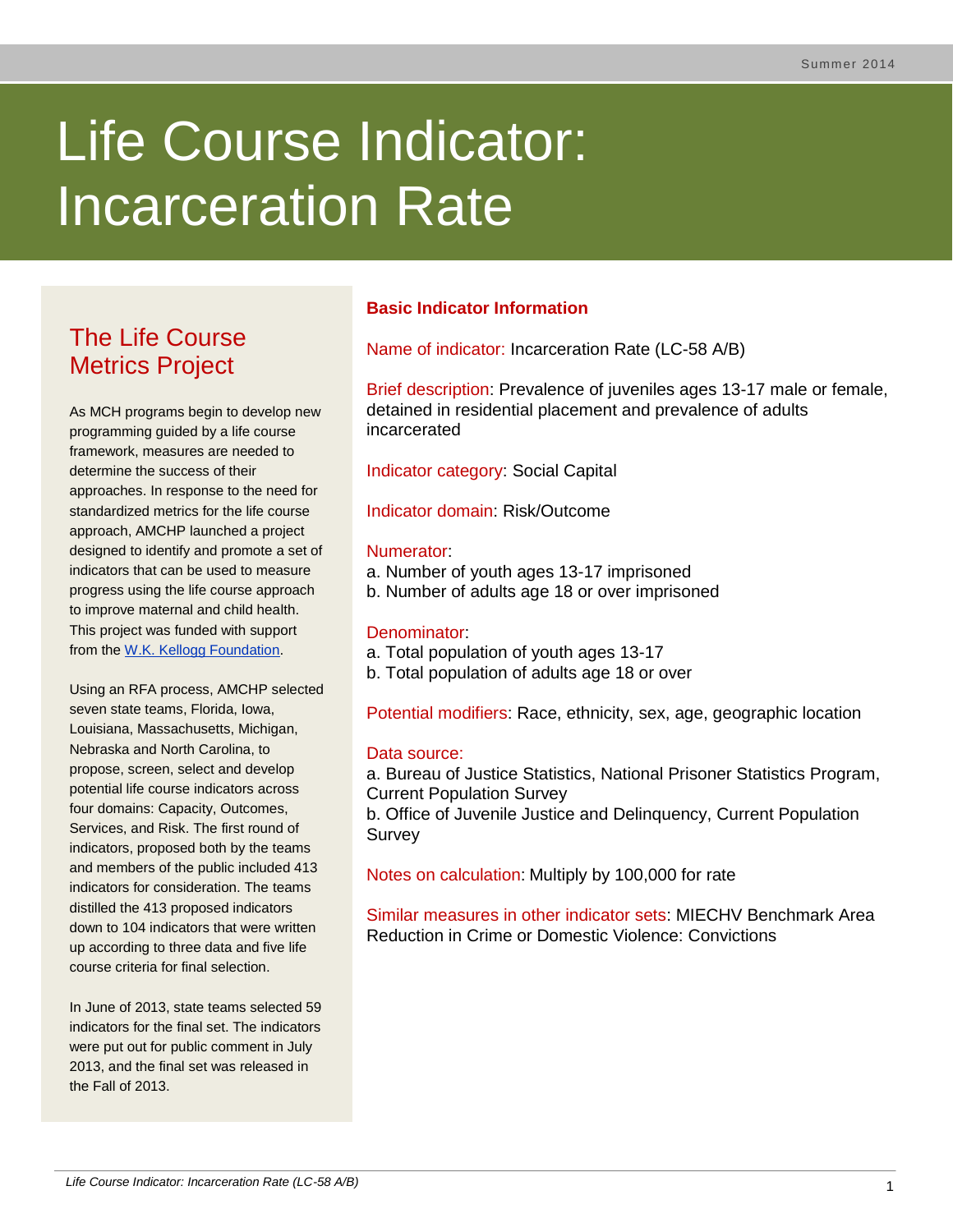# **Life Course Criteria**

#### *Introduction*

Growing evidence suggests the social environment has an impact on health. Research on this relationship focuses on aspects of support and cohesion within the social environment, often discussed as 'social capital' across populations. Social capital is the collection of features of social organization – such as civic participation, norms of reciprocity, and trust in others – that help facilitate cooperation for mutual benefit (Putnam, 2000). In an attempt to clarify social capital and to assess its importance to social policy, Forrest and Kearns (2001) identify eight domains of social capital. Social capital, they argue, is composed of the following: empowerment; participation; associational activity and common purposes; supporting networks and reciprocity; collective norms and values; trust; safety; and belonging. Incarceration has implications for all of the domains of social capital.

Incarceration is a complex issue; it simultaneously touches individual offenders, their families, including their children, and the neighborhoods within which they live. For incarcerated individuals, there are impacts over a person's life course that delay or change trajectories for health, education, and career. Incarcerated youth face a number of difficulties and barriers to a successful adulthood. Youth who have been detained in correctional facilities go on to have higher rates of adult criminality and lower rates of academic achievement and employment. Incarcerated men delay marriage, finding a job, and finishing school. Ex-offenders have lower earnings potential, struggle with unemployment, are less likely to get married or cohabitate, and may carry a stigma of incarceration.

On a neighborhood or community level, the theoretical framework for how incarceration rate impacts factors such as employment, concentrated disadvantage, and social control is well developed (Rose and Clear 2002). These factors also translate back to the broader domains of social capital through the additional stress and overall family experience when a member of the family is incarcerated, as well as through the challenges of community reentry when a person who has been incarcerated is released. Community reentry is multidimensional and involves financial, identity and relationship challenges.

Incarceration rate as a life course measure provides an important indicator for both individual level health effects and overall social capital within and across populations. In many instances, it is thought that a high incarceration rate is the result of a community feature (e.g., concentrated disadvantage) and that a high incarceration rate will exacerbate that same community feature, leading to a vicious cycle. In the United States, incarceration rate also may be a marker for institutionalized racism; though there are many challenges to impacting this indicator, incarceration may be more amenable to intervention than other institutional racism markers (e.g., racial residential segregation).

#### *Implications for equity*

Incarceration rate has well-established implications for equity because incarceration is experienced differentially across populations in the United States. Pettit looked at the life course of incarcerated individuals and notes that due to the epidemic of incarceration among certain demographic groups, this change in life course will be common among many in the recent birth cohorts of non-college educated, black men. (Pettit and Western 2004, Huebner 2005). Overall, incarceration rates are highly spatially clustered with a small number of neighborhoods representing a large proportion of incarcerations (Lynch and Sabol 2004). The most common demographic characteristics of the incarcerated population are: male, black, young (usually less than 30 years old), and low educational attainment (Pettit and Western 2004, Lynch and Sabol 2004, Western and Pettit 2010). Neighborhoods with high rates of incarceration are more likely to have high rates of unemployment and female headed households (Pettit and Western 2004). High rates of unemployment are thought to stem from the stigma associated with high incarceration rate communities, resulting in businesses not hiring members of these communities and not locating their businesses in these communities (Fagan et al 2002).

Incarcerated youth are also most likely to be black males. African-American youth are almost five times more likely to be incarcerated than white youth, while Latino and American Indian youth are between two and three times more likely to be incarcerated than white youth (Annie E. Casey Foundation 2013). Youth released from incarceration face difficulty reintegrating into their communities due to stigma, fragmented and inferior educations, and stunted psychosocial maturation.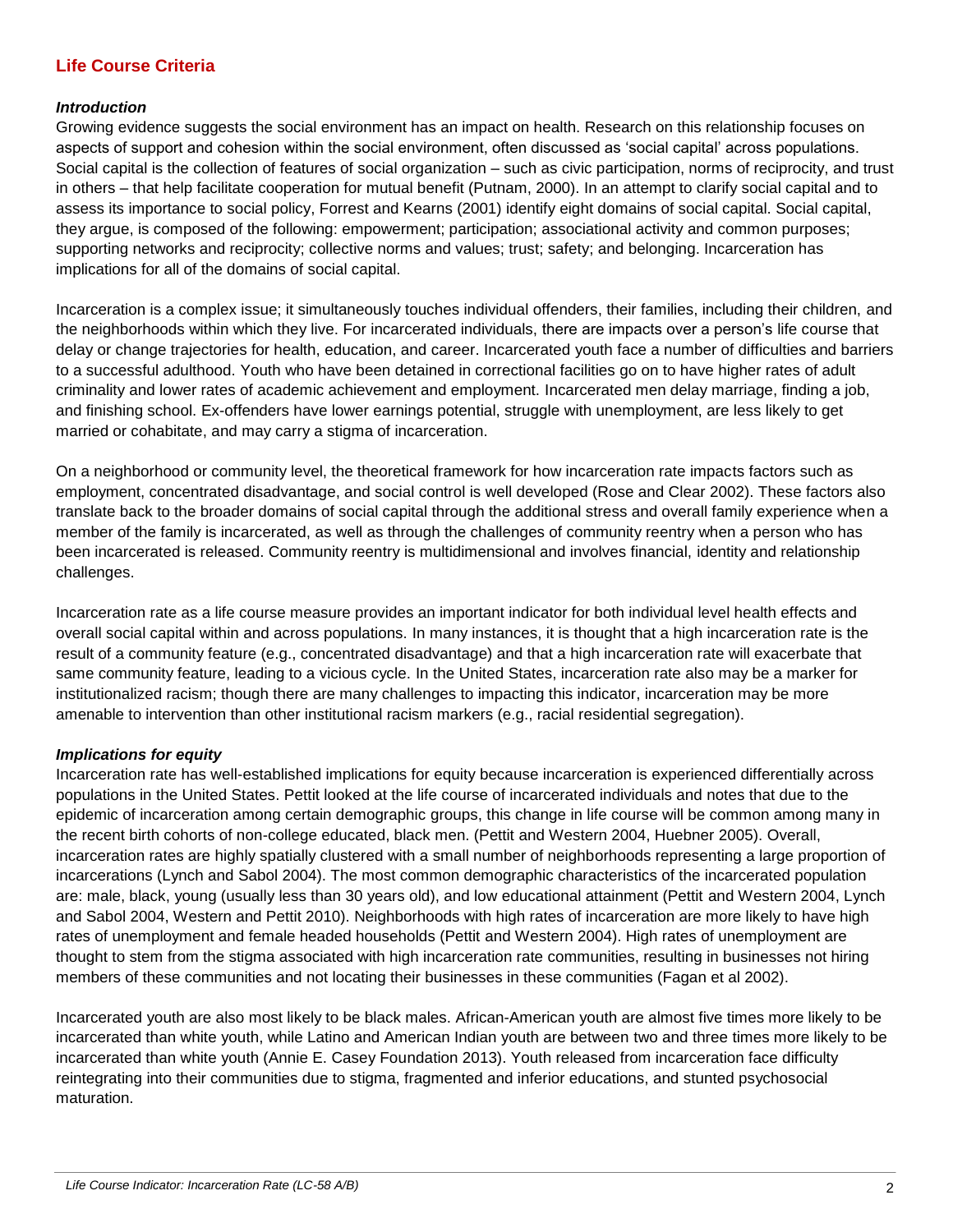There is also evidence that neighborhoods with high rates of incarceration have less social resiliency as measured through impacts on community solidarity, social control, social capital, and concentrated disadvantage and more income inequality (Pettit and Western 2004) (Clear et al 2003) (Sampson and Loeffler 2010, Fagan et al 2002, Arvanties and Asher 1998). The relationship between incarceration rate and these community characteristics is what Sampson calls a "mutually reinforcing social process." (Sampson and Loeffler 2010) In the case of concentrated disadvantage, neighborhoods with high concentrated disadvantage are more likely to develop high rates of incarceration than communities with similar crime rates, and this high rate of incarceration then predicts additional disadvantage. Studying neighborhoods in Chicago, Sampson and Loeffler (2010) observed that concentrated disadvantage and the crime rate work together to drive up incarceration rates in neighborhoods..

The relationship between incarceration rate and crime rate is complex. It is most commonly thought that the relationship is curvilinear in nature, where areas with moderate levels of incarceration lead to decreases in crime rate whereas areas with high incarceration will still have high crime rates (Renauer 2006). This is thought to occur because of the large disruption in social networks due to the removal of a high proportion of residents, which is thought to lead to an increased vulnerability to crime (Fagan et al 2004). Additionally, these communities typically have the highest rates of unemployment, which may drive up the crime rate (Fagan et al 2002). Neighborhoods with high incarceration also have higher levels of police presence, which increases the re-incarceration rate (Fagan et al 2004).

Overall incarceration rate is a well-researched measure of inequity and is strongly spatially clustered. Lowering incarceration rates will not only contribute to health equity, but also broader social equity across communities.

#### *Public health impact*

The evidence for causal links between incarceration and health has not been well established. Many factors associated with incarceration rate are not typically directly health risks or outcomes; rather they are economic and social factors that impact health. In addition, there is differing evidence on the influence of change in incarceration on social outcomes. There is evidence that high rates of incarceration do not decrease the crime rate more so than moderate levels of incarceration and may even result in increased crime rates (Renauer et al 2006). Therefore, decreasing incarceration rates from high to moderate may have a positive impact in employment and neighborhood social networks and organization without having a negative effect on the crime rates. These positive effects are upstream of health outcomes; however improving a neighborhood's economic and social environment will likely have a positive influence on health.

In the case of youth, incarceration has been an ineffective strategy for reforming juveniles. Studies have shown youth released from residential corrections programs have high rates of re-arrest, new convictions, and recidivism (Mendel 2011). Long-term studies in New York found more than 80 percent of youth released from juvenile correctional facilities went on to be arrested as adults (Mendel 2011). Furthermore, these youth are often well behind their peers in academic capabilities and have difficulty integrating into the employment market (Lambie and Randell 2013).

Similarly, since incarceration rate has been shown to be associated with concentrated disadvantage (Sampson and Loeffler 2010), if concentrated disadvantage is associated with health outcomes, then decreasing the incarceration rate potentially could decrease disadvantage which will lead to better health outcomes. The effects of incarceration working through disadvantage to affect health have not been thoroughly investigated in the literature.

One specific piece of evidence related to incarceration rate and public health outcomes is sexually transmitted infections (STIs). Researchers have found a correlation between STI rate and incarceration rate, indicating that a decrease in incarceration rate would lead to a decrease in STI rate, assuming causality (Thomas et al 2008, Thomas and Sampson 2005, Thomas et al 2010, Thomas and Torrone 2008). Rates of STIs, particularly chlamydia and gonorrhea are also high for incarcerated youth compared with their peers (Moser 2011). It is hypothesized that the mechanism by which incarceration rate affects STI rates is through changes in neighborhood social characteristics, increased social disorganization and decreased collective efficacy. In other words, communities that experience high rates of incarceration tend to struggle with engagement of community members in a shared set of norms and values and the ability to work together towards a common goal because many community members have been removed through incarceration and those left behind are struggling with other factors like unemployment, and poverty (Thomas et al 2008,Thomas and Sampson 2005, Thomas et al 2010).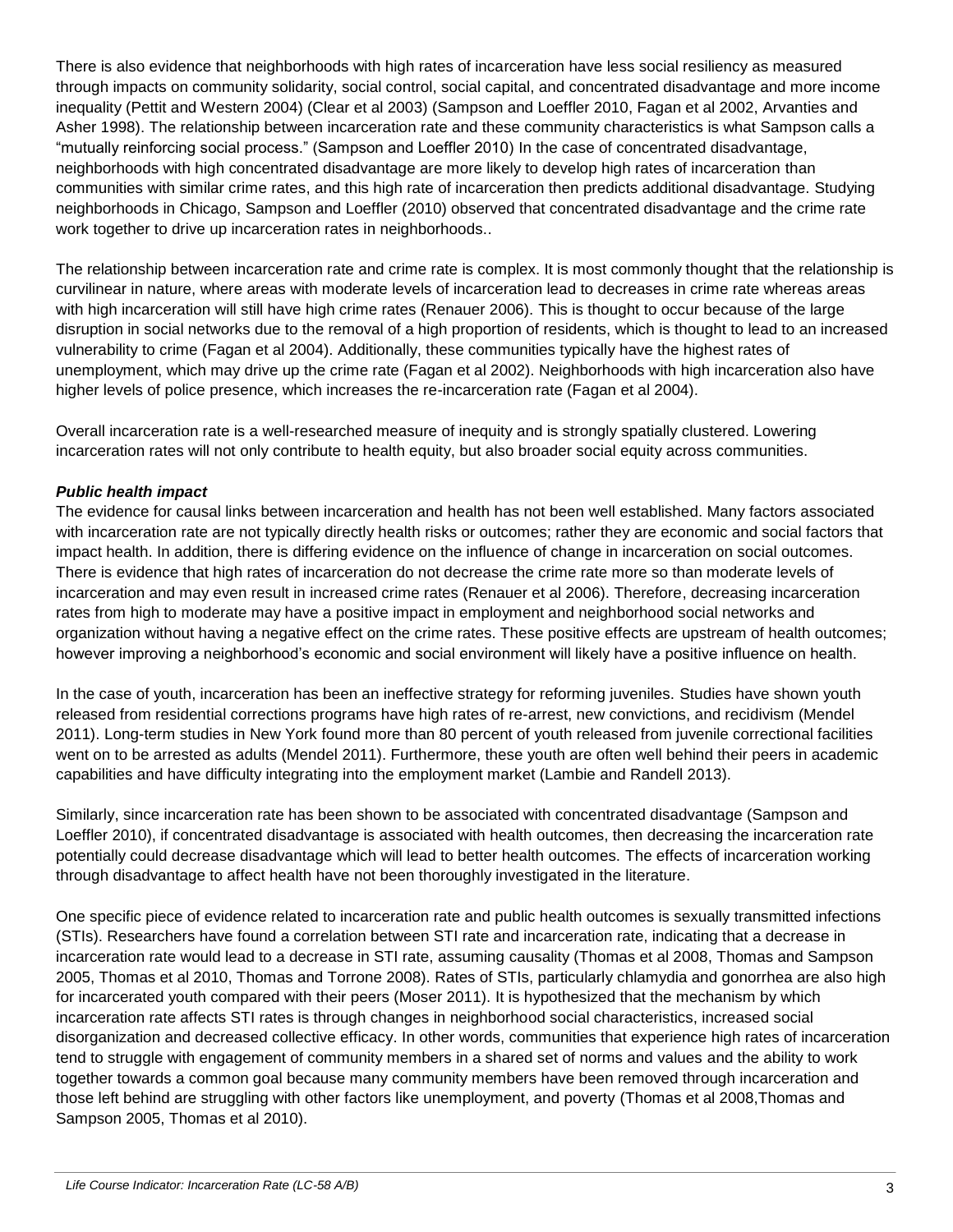As a broader indicator of social capital, there are potential public health impacts from increased social capital within and across populations. Social capital has been linked to various health outcomes, among which self-rated health (Blakely 2001, Kawachi et al., 1999, Hyyppä and Mäki, 2001, Subramanian et al., 2002, Helliwell, 2003, Poortinga, 2006a and Poortinga, 2006b), cardiovascular and cancer mortality rates (Kawachi et al., 1997), suicide rates (Helliwell, 2003), and child mental health (Caughy et al., 2003) are included.

#### *Leverage or realign resources*

Removing violent and criminally active people from neighborhoods has multiple benefits for community safety and cohesion; however, the literature consistently shows that over-incarceration has negative effects. Current penal policy places an emphasis on incarceration over other forms of punishment or rehabilitation, which is to the detriment of the most affected neighborhoods (Clear et al 2003). The two most commonly cited stakeholders are the criminal justice system and the communities most affected by high incarceration rates. A third stakeholder, mostly in regards to lowering the youth incarceration rate, is the education system.

Given the evidence that high rates of incarceration do not yield significant additional gains in crime rate reduction over moderate levels of incarceration, the amount of tax payer money spent prosecuting and incarcerating people would likely be better spent on other crime-reducing activities (Stemen 2006). Factors that have been shown to be associated with a decrease in crime rate are: increased number of police per capita, reduction in unemployment, increases in wages, and education (Stemen 2006). Realigning resources to these factors instead of incarceration may lead to a further reduction in crime and have positive effects on the neighborhoods most affected by incarceration.

Community programs focusing on mentoring, education, alternative career tracks, and crime and violence prevention have been particularly effective with youth offenders (Mendel 2011). Focusing on programs such as these as an alternative to secure detention may in turn lower the adult incarceration rate through more effective youth reform. Partnering with early education facilities and schools to lower the risk of youth becoming an offender is another strategy. A longitudinal study performed in Chicago found low income children who participated in an early intervention program offering comprehensive education, family-support, and health services along with half-day preschool at ages three to four years were more likely to graduate high school and less likely to have a juvenile arrest or a violent arrest, emphasizing that opportunities to prevent adult outcomes have their roots in early childhood (Reynolds, Temple, Robertson, & Mann 2001).

Alternatives to the traditional punishment of incarceration, particularly for non-violent offenders, include: drug courts, community courts, gun courts, domestic violence courts, and reentry programs (Freudenberg 2001). These programs focus on public safety and restorative justice (a concept that focuses on involving all stakeholders to repair harm caused by criminal behavior) and may have positive effects on the community in addition to decreasing incarceration as punishment (Freudenberg 2001). For these programs to be successful, buy-in and resources from the criminal justice system are needed, in addition to support from local communities. By engaging community stakeholders and members, neighborhood-based justice strategies could increase community collective efficacy and community capacity (Clear et al 2003). This would decrease the incarceration rate and have positive effects for the community.

Since the incarcerated population is predominantly composed of minority men, national civil rights organizations like the American Civil Liberties Union (ACLU) and the National Association for the Advancement of Colored People (NAACP) have an interest in reducing incarceration rates among those most at risk. In addition to policies related to alternatives to incarceration, it is important to note that those who are incarcerated are (in most cases) eventually released and return to their community. This places the offender back in the environment in which they committed a crime. To change the environment and prevent recidivism, policies are needed that target common problems with reentry (Sampson and Loeffler 2010). Unemployment is a common problem in neighborhoods with high incarceration rates and among newly released people. Methods to address unemployment include incentivizing businesses to relocate to areas with high incarceration rates in conjunction with hiring ex-offenders and leveraging resources from the criminal justice system to provide job training and education to offenders.

# *Predict an individual's health and wellness and/or that of their offspring*

It has been thoroughly established that incarceration rate is correlated with the population rate of bacterial STIs, notably chlamydia and gonorrhea. Thomas and colleagues have found this association to be consistent in numerous studies using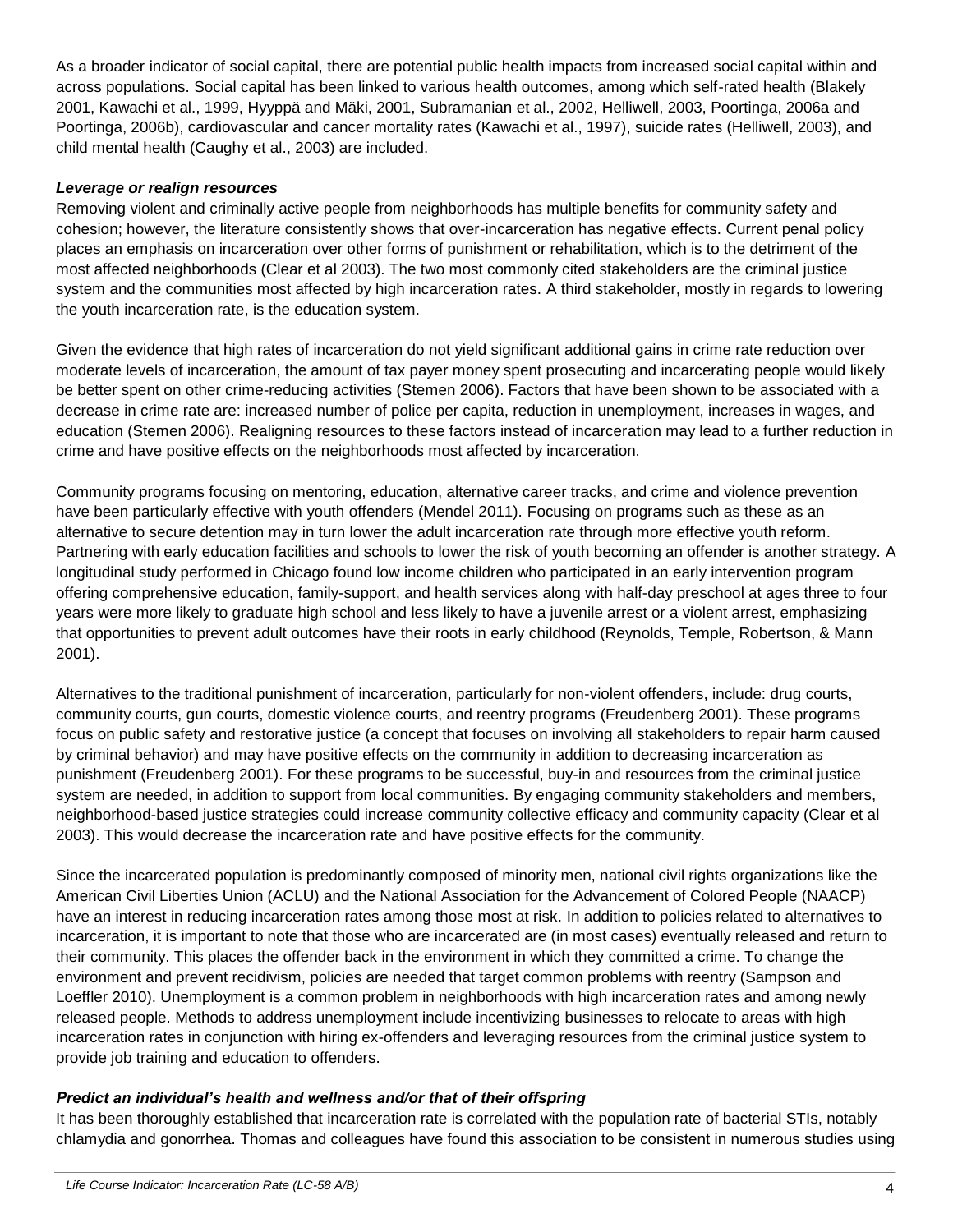data from North Carolina and Chicago (Thomas et al 2008, Thomas and Sampson 2005, Thomas et al 2010). Reasons cited for this association are: change in partners when one partner becomes incarcerated, first time men having sex with men experiences in prison, and having multiple partners upon re-entry into the community (Thomas 2008). The imbalance in male to female sex ratios caused by the incarceration of predominantly men has also been hypothesized as a reason for the correlation between STI rates and incarceration rates. A study by Green and colleagues found that living in areas with low sex ratios increased the risk of having unprotected sex with a risky partner among black men and women (Green et al 2012). High incarceration rates have also been associated with having more than one sex partner among men (Green et al 2012, Pouget et al 2010). The poor sexual health of detained adolescents is also well documented and is likely related to their higher risk of drug use, depressive symptoms, gang involvement, and exposure to violence and sexual abuse (Moser 2011). In addition to its association with increased STI rates, the incarceration rate has also been found to increase the risk of teen pregnancy after adjustment for age, race, and poverty distributions by county (Thomas et al 2008).

While it is well established that incarcerated people are at a higher risk for certain health outcomes, it is less well researched whether an area's incarceration rate affects areas of health in addition to STIs. One study found that individuals who reported knowing an incarcerated person were more likely to report worse mental and physical health than those who did not know an incarcerated prisoner (Kruger and De Loney 2009). This relationship persisted after adjustment for demographic and health behaviors.

Incarcerated individuals are more likely to have substance abuse disorders, mental health problems, and a variety of infectious diseases including HIV, Hepatitis C, and STIs (Freudenberg 2001). Mental health issues prevalent in incarcerated youth, including depression and suicidal behavior, may be exacerbated by their detained environment through isolation, bullying, victimization, boredom, lack of proper treatment, and other stressors (Lambie and Randell 2013).

There has been substantial research on the effects of the incarceration of a parent on the economic well-being of children and their mothers; however there has been little research on the effects of incarceration rate on the health of mothers and children. While men represent the majority of the incarcerated population, the rate of increase in incarceration of women has been higher and the disparities are similar; a black women has much greater risk of incarceration, almost seven times that of a white woman (Freudenberg 2002).Freudenberg notes that incarcerated women, in comparison with other lowincome women, have higher rates of sexually transmitted infections, mental health problems, and substance abuse, Of the literature that exists exploring outcomes for children of incarcerated parents, these children are at increased risk for homelessness, placement into foster care, and infant mortality (Wildeman and Western 2010, Geller et al 2009). There is some evidence of poor developmental outcomes including attachment disruption, academic difficulties, and increases in risky behaviors (Dallaire 2007), but existing studies consistently call for further examination of the longer term social and health impacts of parental incarceration on families.

# **Data Criteria**

# *Data availability*

The National Prisoner Statistics Program (NPS) produces annual and semiannual national and state-level data on the number of adult prisoners in state and federal prison facilities. Aggregate data are collected on age, race, and sex, inmates held in private facilities and local jails, system capacity, and noncitizens. Findings are released in the Prisoners series. Data are from the 50 state departments of correction and from the District of Columbia (until 2001, when the District ceased operating a prison system). Source: [bjs.ojp.usdoj.gov/index.cfm?ty=pbdetail&iid=4559](http://bjs.ojp.usdoj.gov/index.cfm?ty=pbdetail&iid=4559)

The vast majority of incarcerated persons under the age of 18 are under the jurisdiction of juvenile corrections programs and are not included in the National Prisoners Statistics Program. The Office of Juvenile Justice and Delinquency Prevention (www.ojjpd.gov) provides easy access to national and state level data from the Census of Juveniles in Residential Placement (CJRP). Data from 1997-2011 is currently available by sex, race/ethnicity, age, offense characteristics, placement status and type of placement facility.

The denominator for youth, the total population of youth ages 13-17, can be obtained from the Juvenile Justice and Delinquency Prevention statistics web site as they provide information on the entire youth population. Total population of youth ages 13-17 and total population of adults ages 18 and over can be obtained from the Current Population Survey.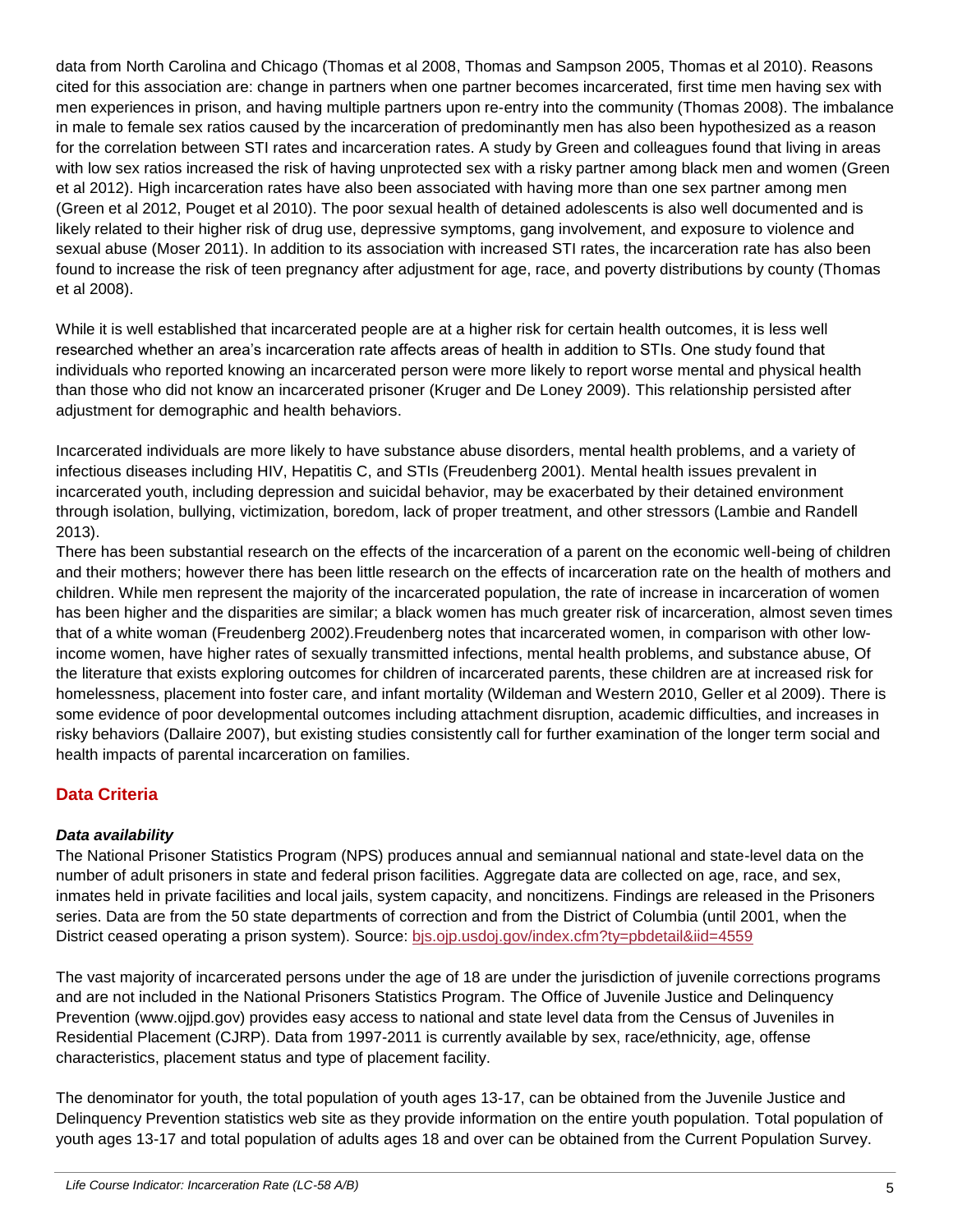#### *Data quality*

National Prisoner Statistics (NPS) program collects data on the number of state and federal prisoners at midyear and yearend. The Bureau of Justice Statistics relies on the voluntary participation by state departments of corrections and the Federal Bureau of Prisons for NPS data, therefore selection bias may be an issue. In addition, reliability/validity varies by area. Sensitivity, specificity, predictive value positive and reliability will vary depending on the outcome.

The Census of Juveniles in Residential Placement (CJRP) is performed by the Census Bureau each year in late September. The Census Bureau mails out CJRP surveys to nearly 4,000 public and private residential juvenile facilities. The most recent data from 2011 had a facility response rate of 95 percent. A caution regarding CJRP data is that juveniles held in adult prisons or jails, drug treatment centers, or mental health facilities are not included in the counts.

#### *Simplicity of indicator*

The adult incarceration rate is calculated by the Bureau of Justice Statistics and is simple and straightforward. Calculation does not involve weighting, indexing or adjustment. It is simple to calculate. Data are presented by total prisoners, age and total population in a tabular format. It is easy to communicate and easily understood by general audiences.

Youth incarceration rate is also simple and straightforward to calculate. Youth incarceration counts and total youth population counts are easily available from the Office of Juvenile Justice and Delinquency. In order to obtain the rate per 100,000, after dividing the number of incarcerated youth (13-17) by the total population of youth (13-17), you must multiply by 100,000.

#### **References**

Annie E. Casey Foundation. (2013). Reducing Youth Incarceration in the United States. KIDS COUNT Data Snapshot. Annie E. Casey Foundation

Arvanites TM, Asher MA. State and County Incarceration Rates. American Journal of Economics and Sociology 1998;57(2):207-222.

Blakely TA, Kennedy BP, Kawachi I. 2001. Socioeconomic inequality in voting participation and self-rated health. American Journal of Public Health 91:99-104. Available at http://ajph.aphapublications.org/doi/pdf/10.2105/AJPH.91.1.99. Accessed April 8, 2013.

Caughy, M. O. B., O'Campo, P. J. and Muntaner, C. (2003) When being alone might be better: neighborhood poverty, social capital, and child mental health, Social Science and Medicine, 57, pp. 227–237.

Clear TR, Rose DR, Waring E, Scully K. Coercive mobility and crime: A preliminary examination of concentrated incarceration and social disorganization. Justice Quarterly 2003;20(1):33-64.

Dallaire, D. H. (2007). Children with incarcerated mothers: Developmental outcomes, special challenges and recommendations. Journal of Applied Developmental Psychology, 28(1), 15-24.

Fagan J, West V, Hollan J. Reciprocal effects of crime and incarceration in New York City neighborhoods. Fordham Urb. LJ 2002;30:1551.

Fagan J, West V, Holland J. Neighborhood, Crime, and Incarceration in New York City. Colum. Hum. Rts. L. Rev. 2004;36:71

Forrest, Ray and Ade Kearns. 2001. "Social Cohesion, Social Capital and the Neighborhood." Urban Studies 38(12): 2125-2143.

Freudenberg N. Jails, prisons, and the health of urban populations: a review of the impact of the correctional system on community health. J Urban Health 2001;78(2):214-35.

Freudenberg, N. 2002. Adverse effects of US jail and prison policies on the health and well-being of women of color. American Journal of Public Health, 92(12), 1895-1899.

Geller A, Garfinkel I, Cooper CE, Mincy RB. Parental Incarceration and Child Well-Being: Implications for Urban Families\*. Social Science Quarterly 2009;90(5):1186-1202.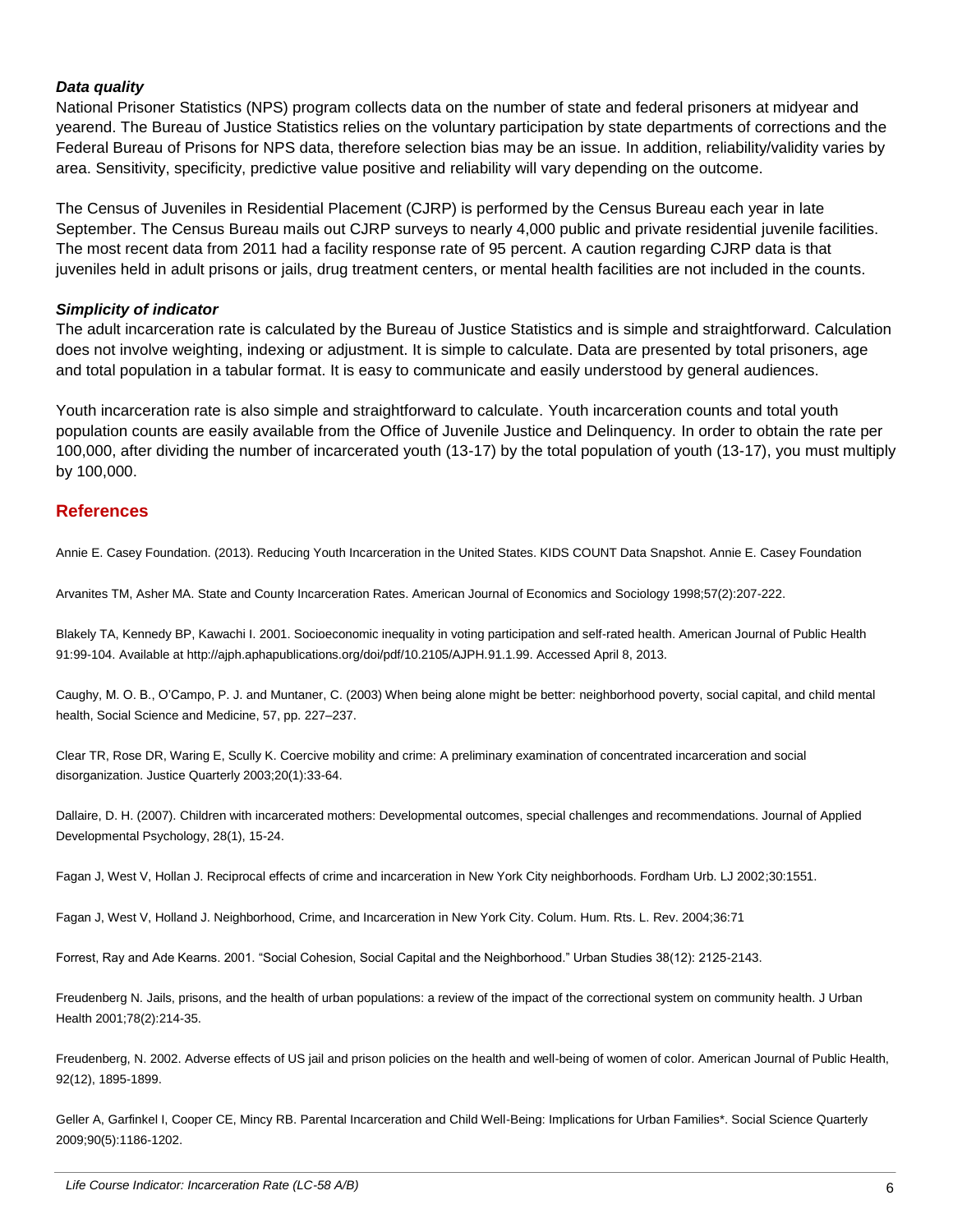Green TC, Pouget ER, Harrington M, Taxman FS, Rhodes AG, O'Connell D, et al. Limiting options: sex ratios, incarceration rates, and sexual risk behavior among people on probation and parole. Sex Transm Dis 2012;39(6):424-30.

Helliwell, John F. (2003) 'How's life? Combining individual and national variables to explain subjective well-being', Economic Modelling, vol 20, pp. 331-60.

Huebner BM. The Effect of Incarceration on Marriage and Work Over the Life Course. Justice Quarterly 2005;22(3):281-303.

Hyyppä, M.T. and Mäki, J. (2001) Individual-level relationships between social capital and self-rated health in a bilingual community. Preventive Medicine, 32, 148–155.

Kawachi, K., et al (1999). Social capital and self-rated health: a contextual analysis. American Journal of Public Health, 89(9): 1187-93.

Kruger DJ, De Loney EH. The association of incarceration with community health and racial health disparities. Prog Community Health Partnersh 2009;3(2):113-21.

Lambie, I., & Randell, I. (2013). The impact of incarceration on juvenile offenders. Clinical Psychology Review, 33(3), 448-459.

Lynch JP, Sabol WJ. ASSESSING THE EFFECTS OF MASS INCARCERATION ON INFORMAL SOCIAL CONTROL IN COMMUNITIES. Criminology & Public Policy 2004;3(2):267-294.

Mendel, R. A., & Annie E. Casey Foundation. (2011). No Place for Kids: The Case for Reducing Juvenile Incarceration. Annie E. Casey Foundation

Moser, C. (2011) Sexual Health Disparities Among Disenfranchised Youth: The Sexual Health of Adolescents Involved in Corrections. pp 5-9.

Pettit B, Western B. Mass Imprisonment and the Life Course: Race and Class Inequality in U.S. Incarceration. American Sociological Review 2004;69(2):151-169.

Poortinga, W. (2006a), "Social Relations or Social capital? individual and community Health effects of Bonding Social capital", Social Science & Medicine, vol. 63, no. 1, pp. 255-270.

Poortinga, W. (2006b), "Social capital: an individual or collective Resource for Health?", Social Science & Medicine, vol. 62, no. 2, pp. 292-302.

Pouget ER, Kershaw TS, Niccolai LM, Ickovics JR, Blankenship KM. Associations of sex ratios and male incarceration rates with multiple opposite-sex partners: potential social determinants of HIV/STI transmission. Public Health Rep 2010;125 Suppl 4:70-80.

Renauer BC, Cunningham WS, Feyerherm B, O'Connor T, Bellatty P. Tipping the Scales of Justice: The Effect of Overincarceration on Neighborhood Violence. Criminal Justice Policy Review 2006;17(3):362-379.

Reynolds, A., Temple, J., Robertson, D., & Mann, E. (2001). Long-term effects of an early childhood intervention on educational achievement and juvenile arrest: a 15-year follow-up of low-income children in public schools. JAMA: Journal Of The American Medical Association, 285(18), 2339.

Rose D. and Clear T. 2002 Incarceration, Reentry and Social Capital: Social Networks in the Balance. Prepared paper for Department of Health and Human Services "From Prison to Home" Conference (January 2002). Available on line: http://www.hawaii.edu/hivandaids/Incarceration,%20Reentry%20and%20Social%20Capital%20%20%20Social%20Networks%20in%20the%20Balance. pdf. Accessed September 6, 2013.

Sampson RJ, Loeffler C. Punishment's place: the local concentration of mass incarceration. Daedalus 2010;139(3):20-31.

Stemen D. Reconsidering incarceration: New directions for reducing crime. Fed. Sent. R. 2006;19:221.

Subramanian SV., et al. 2002. Neighborhood differences in social capital: a compositional artifact or a contextual construct? Health and Place (9): 33-44.